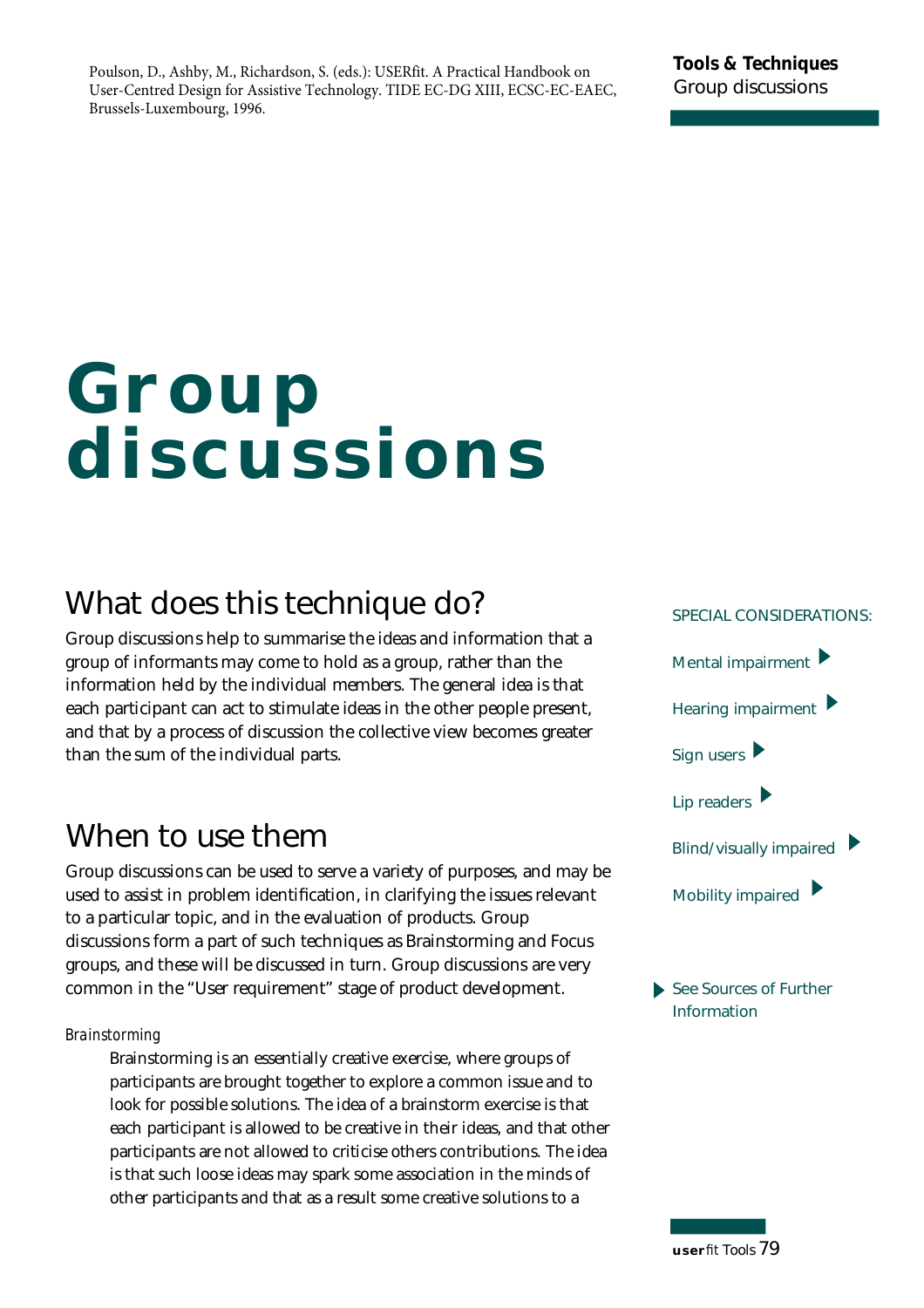p roblem may be identified. Brainstorming is commonly used at the early stages of design in order to explore possible development opportunities (see the specific section on Brainstorming).

#### **Focus Groups**

Focus groups bring together participants to discuss a particular topic, and differ from brainstorming sessions in that the objective of the meeting in not necessarily to be creative, but rather to come to some agreement regarding a particular topic or issue. For example, focus g roups have been used in the assistive technology field to identify the important features that a product should have, and to evaluate how successful a particular product is likely to be. A variation on the use of focus groups is to combines the characteristics of individual interviews with group based techniques. A researcher might first interview a number of participants on a particular topic, to then summarise those personal interviews, and then use the results as a basis for further interviews or a group discussion with the original participants. The idea behind this is that the individual interviews allow each participant to contribute to the ensuing discussion, where the collective opinions can be explored in more detail.

### **Who can use them**

There are no specific requirements for the participants, apart from them having some knowledge of the discussion area. For complex issues it can be useful to have discussion groups which are multidisciplinary, so that different perspectives and viewpoints can be aired, whilst for other purposes relatively homogenous groups might be preferred. Whatever their composition group discussions need to be carefully led, and need a facilitator or leader who ensures that the group continue discussing the topic of interest and that all participants contribute. The quality of the discussions depend on how the group is led and it is important for the leader to have participated in similar groups. However this should not prevent an organisation from arranging its first group discussion.

### **What resources are needed**

Group discussions are commonly arranged to last for two or three hours, extending up to a couple of days for complex issues. Shorter meetings can often be more effective than longer ones as many people have difficulty in finding the time or maintaining concentration for more than two or three hours. This is true for the fully able participant, and for certain disability groups even shorter sessions will be required, and a number of short discussions rather than a single large one might need to be considered. The preparation for a group discussion can also take time,

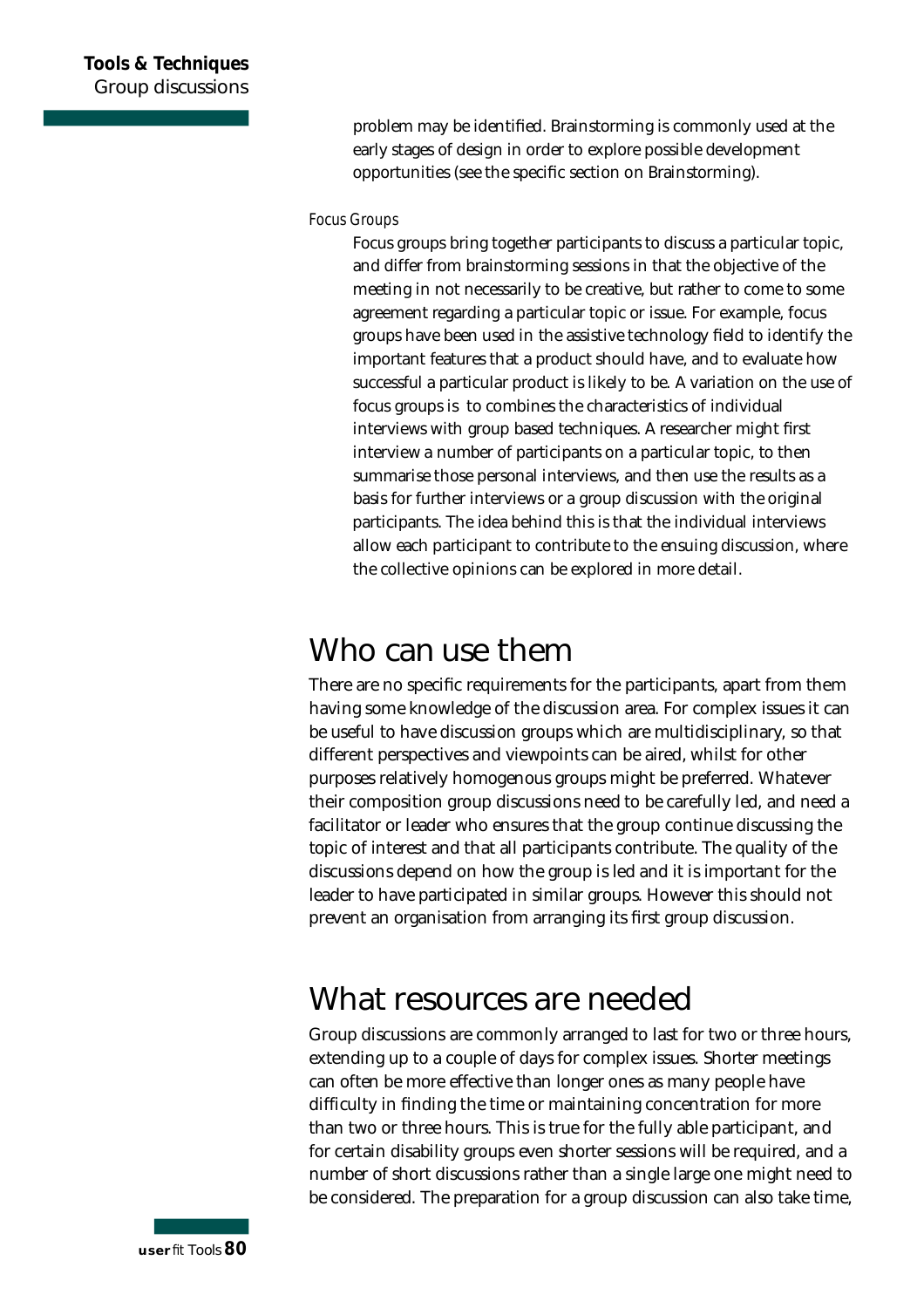particularly if a number of people have to be consulted regarding their availability to take part. A discussion group commonly needs a couple of person days for preparation, and similar resources are needed for summarising the results of the discussion and producing a report. Expenses covering the room and refreshments may also be needed and in some cases accommodation and the travel expenses of participants.

Discussion groups can be run with large numbers, but to be effective it is better to have small groups. Experience shows that between six and eight participants is easy for a single facilitator to manage, and that such size g roups allow all participants to contribute. If larger groups are desired it can be a good idea to break these down into sub groups of between six and eight members and for each sub group to have its own facilitator.

### **Who are the informants**

Depending on the specific area to be understood, there several kinds of informants that may be considered. In some cases one would choose to have a homogeneous group, in others one would try to include participants from a variety of backgrounds and experiences. One should decide which of the following categories should participate.

#### **Users, actual or potential**

Very often it is the users that are the most relevant participants in discussion groups, as they are the experts in dealing with the disability they have, and have the direct experience of using the products designed to support them. However, if a new product is being developed it can be very difficult for potential users to express their needs, or to visualise how a new product idea might help them. This is less of a problem when non innovative developments are being considered, and if an existing product is being improved, users' opinions are very valuable.

If you want to include users in a discussion group, it is important to remember that in a discussion group it is difficult to get a "representative sample". You should therefore decide whether you want to include some "typical users", or people who represent the extremes of a user group population. For example a discussion group might be constructed to include those users who have discarded existing technical aids, whilst another might consist of expert users of a product. Decisions regarding membership of groups depends on the objectives of the investigation, and also unfortunately to some extent on the availability of relevant participants and their willingness to take part in the study.

In any case, it is difficult to be confident that a groups opinions are representative of the wider population, and therefore other methods are **Actual or potential users usually have valuable points of view on new products.**

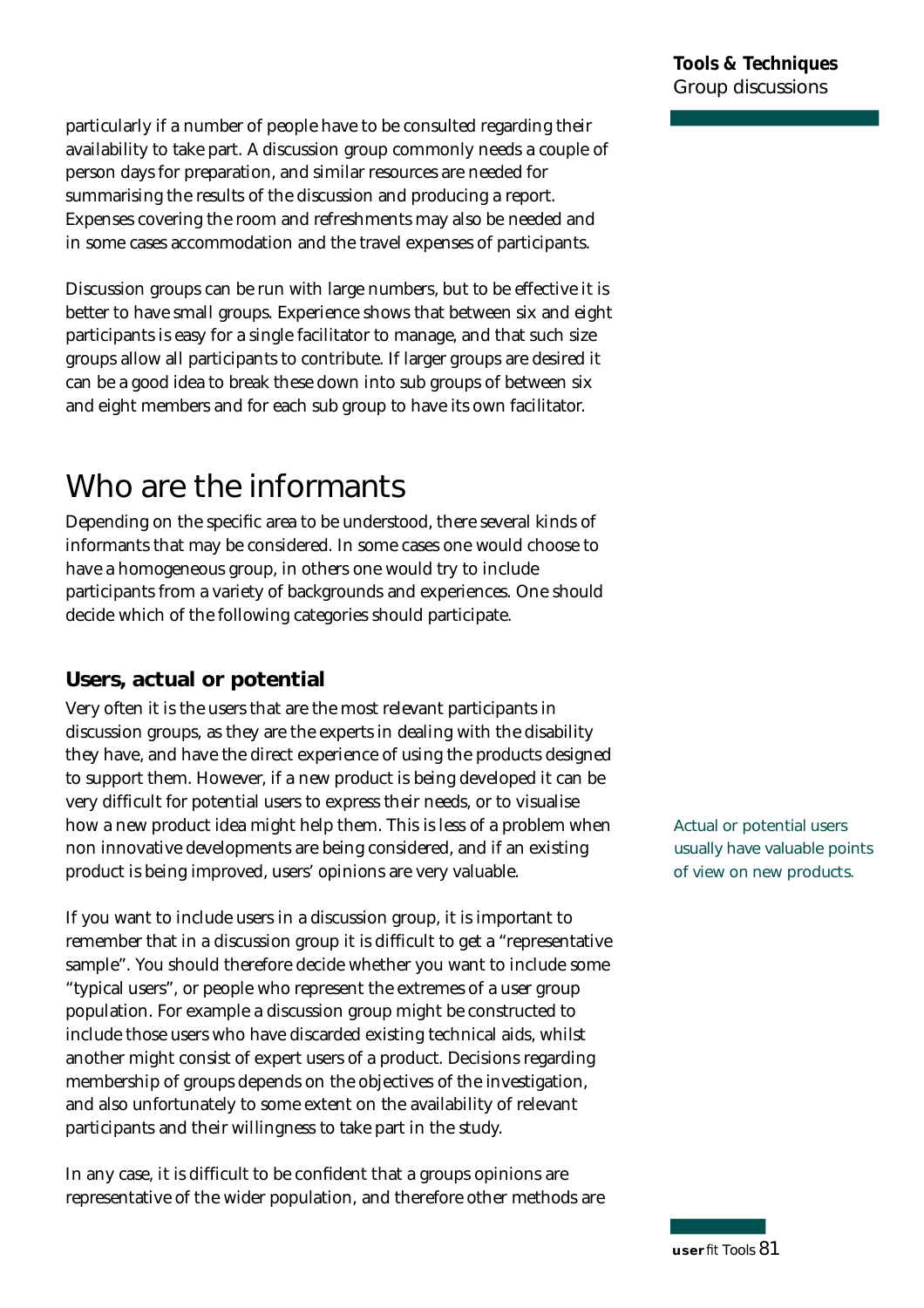#### **Tools & Techniques G roup discussions**

**Users "helpers" are often secondary users of the** product.

often used to supplement information gained in this way e.g. interviews and questionnaires.

Users may also be difficult to identify, and for some disability groups difficult to obtain in any numbers. Good sources of potential participants can often be identified by user organisations or by contacting schools or institutions in your area.

#### **Users "helpers"**

These may be someone close to a user, such as a parent or a nurse. The helper may be the users "voice" in the group, or may be a secondary user of the product themselves. One should be aware that a helper may not always be sure when they are expressing their own or the user's needs.

#### **Users representative**

If your product (or service) is affected by legal or ethical issues it may be particularly relevant to contact a user organisation in order to have one of their representatives in the group. Matters that may seem straight forward to a developer, may be seen quite differently from a user organisations perspective.

#### **Developers and designers**

These groups may have very valuable experiences in a given field and can assist a group in understanding the technical feasibility of many ideas discussed in a group setting. They may also be included in discussion groups because they are the users of the information provided by the discussion and are likely to benefit from the experience of talking directly to end users. However care is needed not to allow the developers to assume the role of "expert" where their opinions are perceived as being more relevant or important than other participants.

#### **Domain experts**

Experts on the user group, the services involved or the technology involved, may have valuable information regarding the design of the product. They are usually found in universities, research organisations, institutions and competence centres for disabled people. Again care should be taken when putting domain experts in groups with those with less formal qualifications, as there is likely to be a tendency for such experts to dominate discussions. This can be a particular problem when male experts join discussion groups with female participants who are perceived to be of a lower status. Under these circumstances it can be better to run separate discussion groups and then summarise the findings from both groups rather than attempting to run one large group.

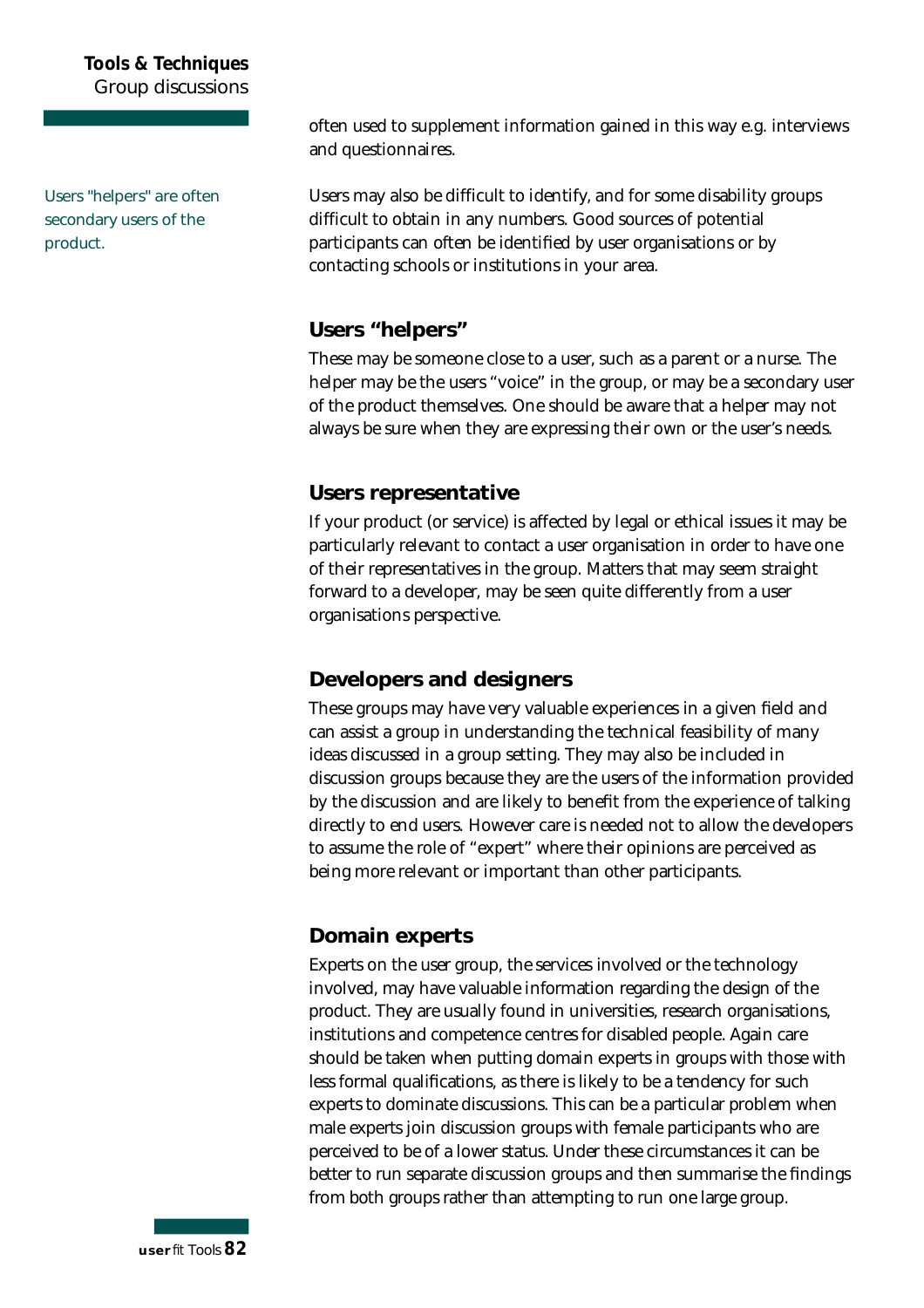## **Special considerations**

#### **General**

Organising a group discussion may call for a considerable amount of p reparation, such as getting all the participants gathered at the same time. One may have to be prepared to pay them for participation or at least to cover their expenses. One should start to make appointments early , but one should also be aware that some participants such as domain experts and other professionals may have particular difficulties in making appointments at short notice, and conversely for others e.g. end users it may be difficult to make appointments a long time in advance. Making appointments for a long time in advance can be particularly problematic when dealing with certain types of disability where the persons condition may deteriorate rapidly, or where they may have reoccurring periods of illness.

Considerable attention should be paid to the participants eventual special needs, some of which are discussed below. Also be aware that some users may have medical needs that should be attended to during the meeting. Some may have special needs regarding their diet, whilst others may have limitations in the length of sessions they can take part in.

The ability to participate in a group discussion is dependent on the person's communication skills. If you are designing for people with severe communication problems, you should probably look for other information gathering methods, for example personal interviews or direct observation.

**Opinions held by people with severe communication problems may better be recorded by other methods, for example a personal interview.** 

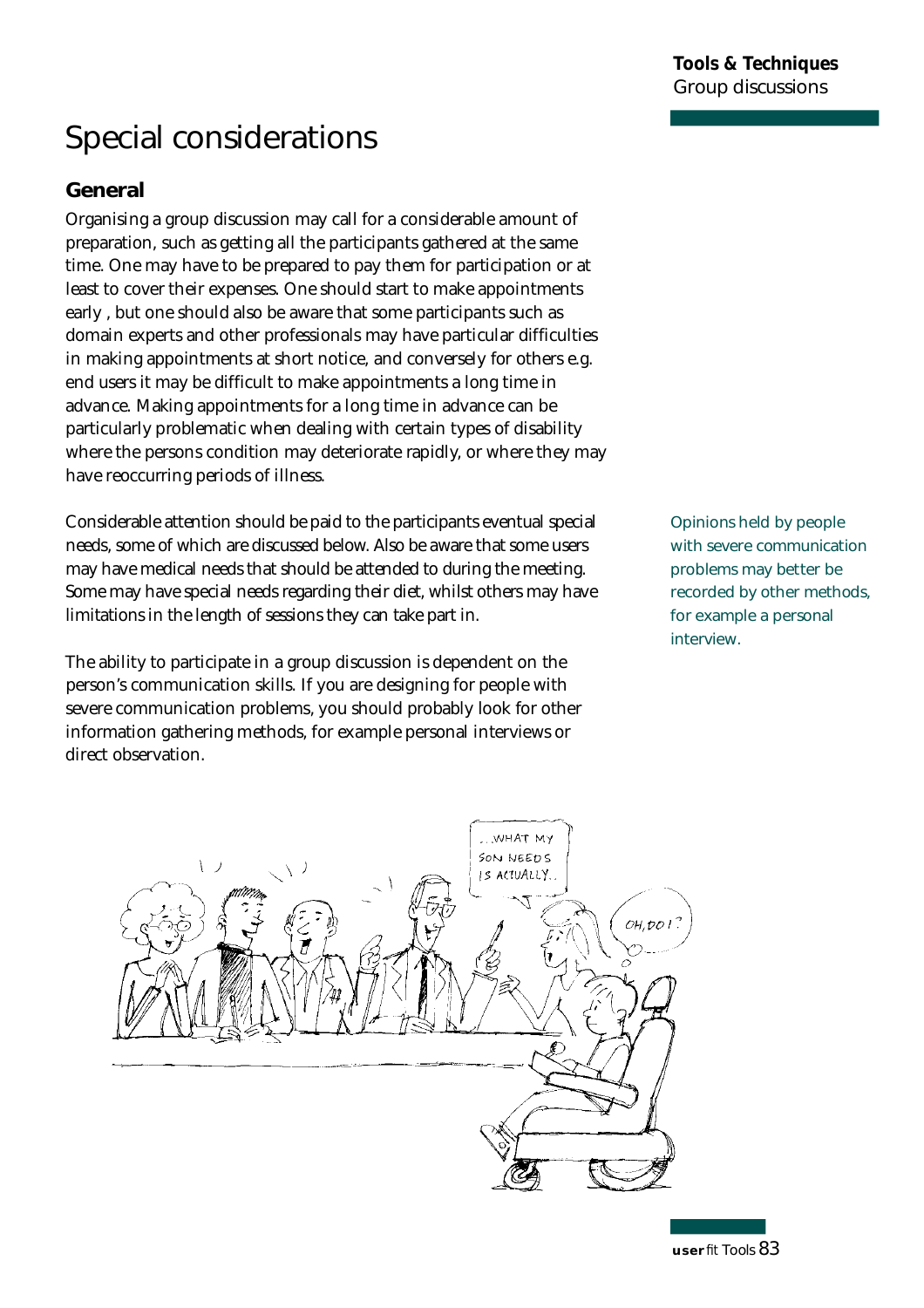#### **Mental impairment**

First of all consider how well the participants know each other. Mentally impaired users may feel embarrassed in a discussion with strangers. One could try to limit the number in the groupdown to as few as four participants. It is important that the themes discussed are specific and that examples are shown either as pictures or as prototypes or models.

One would in some cases involve both the user and a helper. It is important that the discussion leader ensures that it is the mentally impaired person's opinion which is expressed, rather than that of the helper. The mental impairment may be only one characteristic of a multi–handicapped person. In that case other considerations should be taken into account as well. In some cases one would prefer to use other methods, for example a personal interview.

#### **Hearing impairment**

Other participants who are not accustomed to interacting with people with hearing impairment should be reminded to speak with normal loudness. It is important to have good lighting in the room and that all participants faces, and especially the mouth, are easily seen by the whole group. Group members should be explicitly instructed on the importance of giving hearing impaired the opportunity to lip read. The meeting should be held in a quiet environment, and visual aids such as overheads used when appropriate. It is often a good idea to prepare some written material in advance for the participants so that they do not have to rely on having to listen or read a screen.

There are several options for technical aids to amplify sound in a group discussion and some kind of sound amplification (either portable inductive loop systems or FM systems) can be effective. User organisations may be able to give advice on how to obtain such aids.

#### **Sign users**

If one wants sign users to participate together with hearing persons, one may need an interpreter. The discussion leader should then consider how to instruct the rest of the group in order to give time for the interpretation. In a mixed group one should try to avoid "parallel" discussions where sign users and non–sign users don't interact.

#### **Lip readers**

In a mixed group the discussion leader should instruct the participants to speak clearly, one at the time, and facing the audience. Lip readers need sufficient opportunities to have statements repeated. If lip readers are present other participants should again try not to speak abnormally

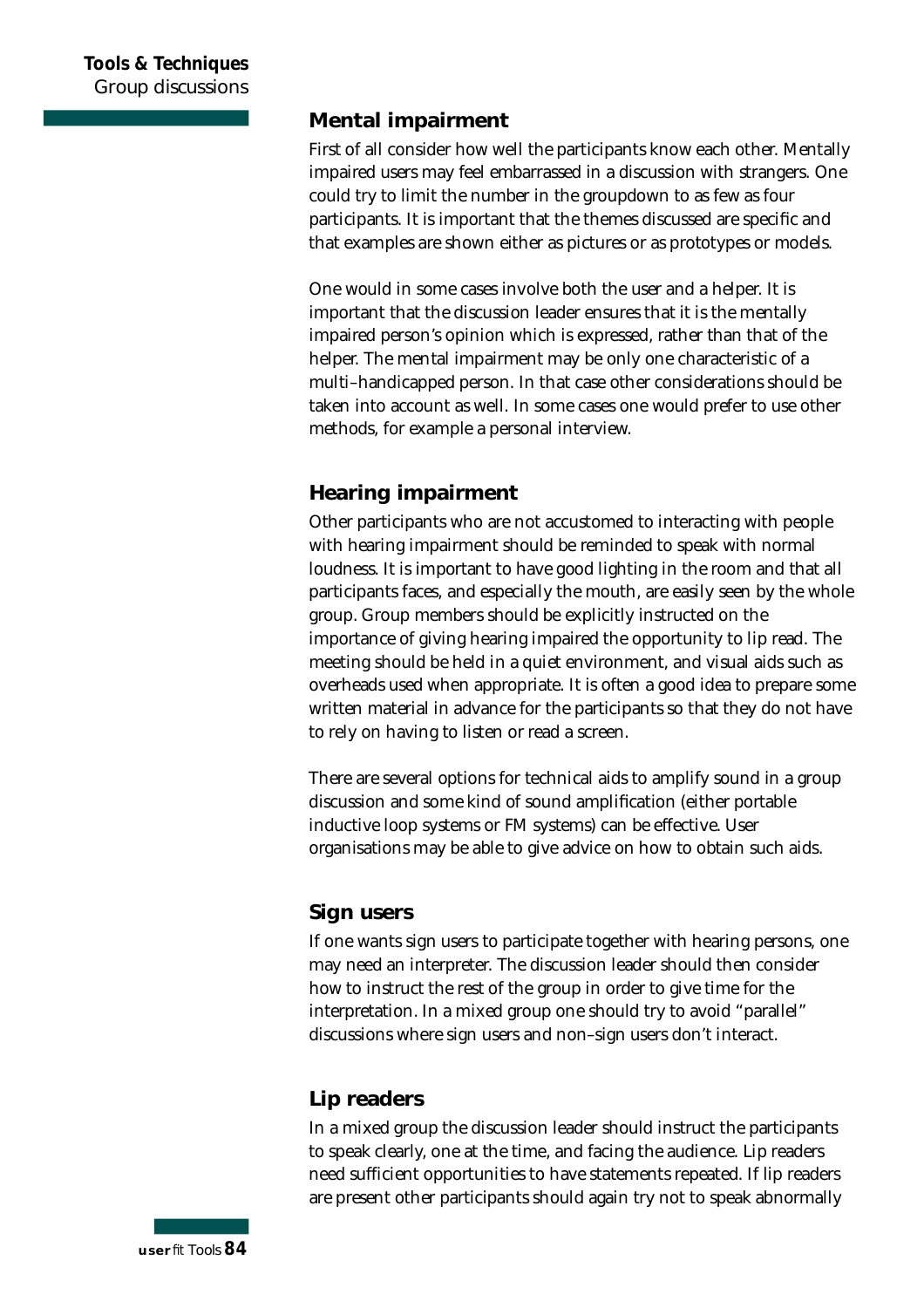i.e. with exaggerated facial movements. Remember that lip readers may have particular problems when other participants wear a beard or have their face obscured in some other way.

### **Blind and visually impaired**

It is very important to realise that the participants need to get familiar with the location where the discussion is held. One should be prepared to spend some time showing the participants the layout of the room, how to get to the toilet etc. The participants should also be asked if they want guiding or some other kind of help. Remember that the participant will want to hold your arm rather than you holding his.

It is also important to ensure that the lighting conditions are adequate for the participants vision. Ask in advance what requirements the participants have. Some people need high intensities, whilst others p refer a dim light.

As with the hearing impaired it is important to conduct such meetings in a quiet environment, and to limit the amount of external noise.

Group members with normal sight will often use visual cues to indicate their wish to speak and may not realise that this is of no use to blind and many visually impaired people. It is important that only one person is allowed to speak at any time, and that the discussion leader manages this. It may also be appropriate to have a simple rule to indicate when a person wishes to speak i.e. raising their hand for attention.

If you provide the group with documentation, keep in mind that the participants with low vision usually would need enlarged font and good contrast between text and paper. For the visually impaired 16 point font should be considered a minimum, and even larger text is desirable.

Although it is obvious that persons with visual impairment will gain little benefit from the use of visual aids, like overheads and white boards, other participants in the group may want to use such aids. The discussion leader should take this up in the group and find a solution that is satisfactory for all participants.

#### **Mobility impaired**

Arrangement for transport to and from the meeting should be considered to be the organiser's responsibility. The accessibility of the location must be considered in detail before the discussion is arranged. Remember that it is not only the room itself that has to be accessible, but also the immediate environment e.g. the toilets, the lunch room and the table that the participants sit around.

**Try to avoid groups of participants with different communication skills engage in different independent parallel** discussions.

**Many participants will have** specific requirements for the **accessibility of the premises where the discussion is held**

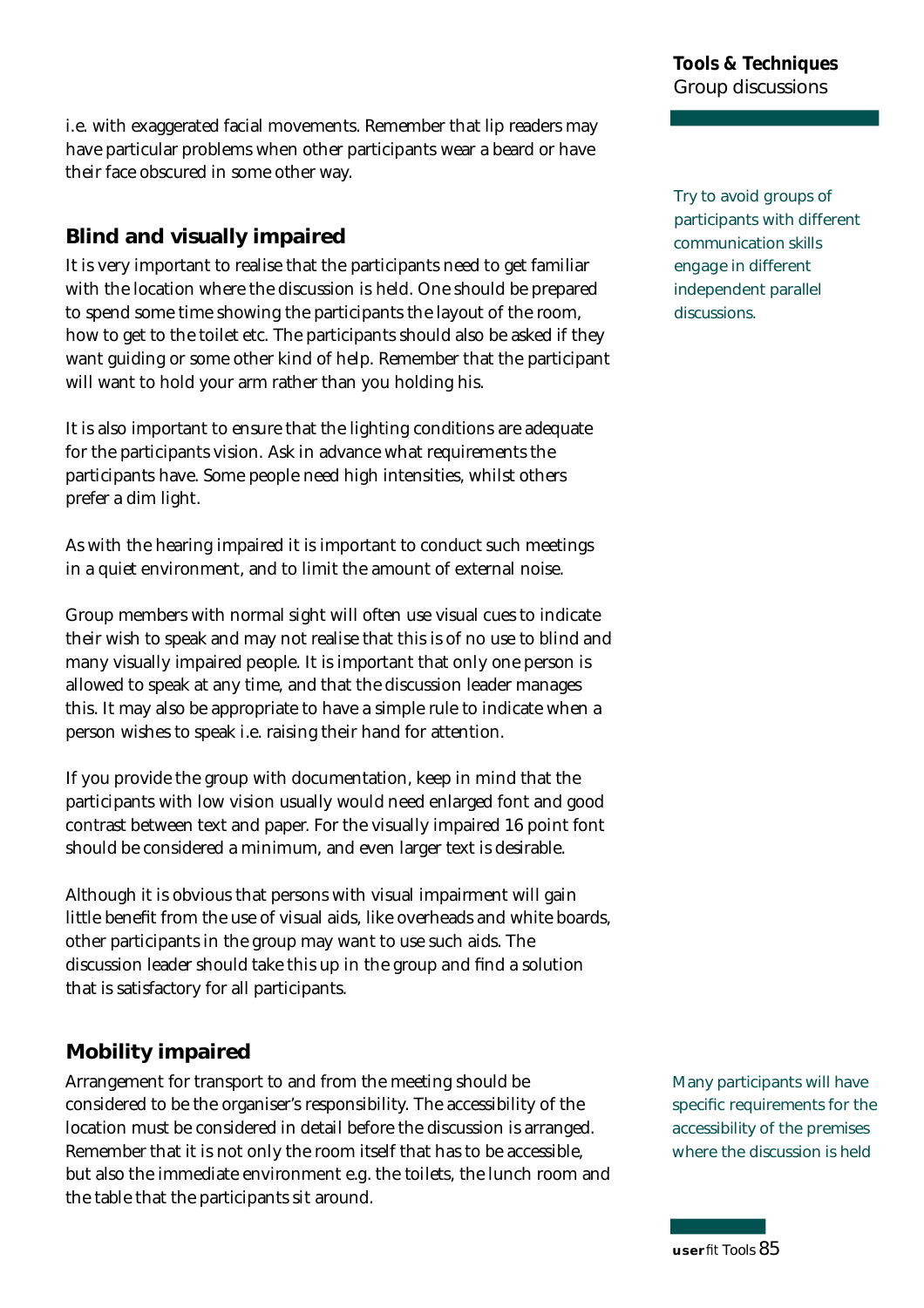### **Procedure**

The procedural requirements for doing a group discussion are few, and to some extent self evident. However the specific technique used may require several specific steps to be taken during the exercise.

#### **Preparations**

The first thing to do for the organisers is to agree upon the participants and make a checklist of things to do before the meeting, including all practical arrangements. Although it might seem trivial, the success of the discussion group is partly dependent on the participants' feeling of well–being and confidence in the activity, and practical details are an important aspect of this. Participants also need confidence in the discussion group leader. Therefore the first contact and the arrangements with the participants are preferably done by the discussion leader.

In advance of the meeting the organisers and the discussion leader should have chosen the relevant methods and techniques and provided the relevant material for the exercise. Based on these decisions, a timetable for the session should be prepared covering the themes and activities during the discussion. This is of course dependent on the purpose of the meeting, and the particular techniques used.



#### **Role of discussion leader**

In general the discussion leader should be active in formulating the themes for the discussion, and sum up the results of the discussion at the end. It is important to distinguish between what is the consensus of the group, and what is the opinion of the different participants.

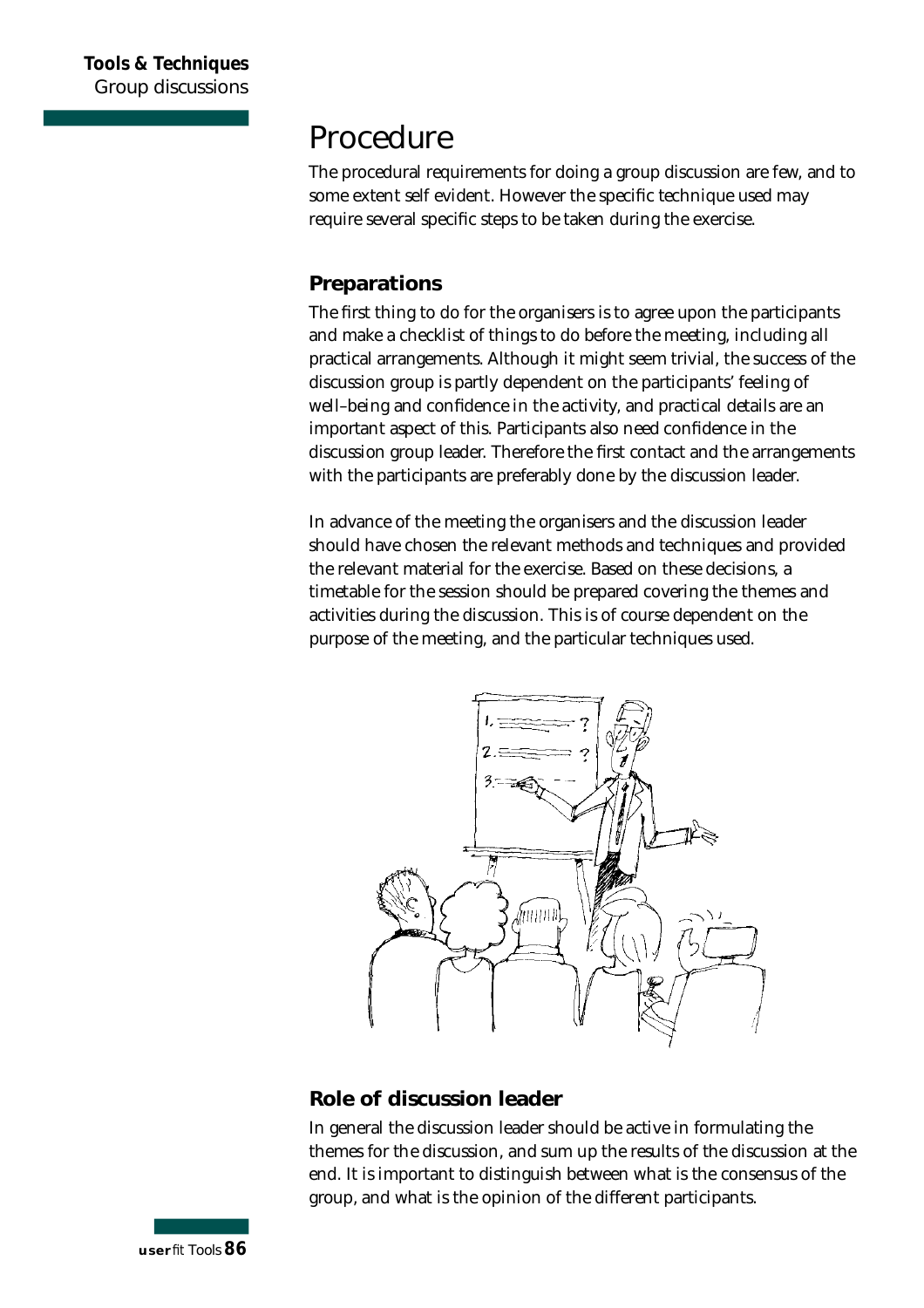Here are some general "rules-of-thumb" that the discussion leader may use as a guide:

- create a good atmosphere
- suggest some rules for the discussion and enforce these rules
- support the participants in the formulation of the problem, and guide participants when necessary
- prevent destructive behaviour on the part of specific participants
- p rotect individuals, ideas and ideologies
- do not suggest solutions to the problem
- avoid evaluating proposed solutions themselves
- ensure that all participants get an opportunity to contribute and that the proceedings are not dominated by any one person or group

#### **Results**

The result of a group discussion is usually a list of statements which the group agrees upon. However, it should also be remembered that issues where the group disagrees are also important to report. In addition to a simple list of statements, the discussion should be reported as accurately as possible for detailed analysis after the event.

It is also fairly common to include a short questionnaire after the group discussion has taken place. This can include background information on the participants, but also asking them to summarise the opinions on the issues raised during the discussion. This can be particularly useful in ensuring that all participants believe that their views have been listened to, and can be a useful supplement to the issues raised in the discussion. See the tool section on questionnaires for more information on how to use this survey technique.

### **Sources of Further Information**

Group discussions often involve bringing a variety of experts together to focus on a particular issue or problem. The idea is that groups of ' experts', e.g. consumers, care providers, experts in gerontology, can be brought together to help refine the requirements for products or to evaluate them. Rebelo et al (1994) describes the use of multidisciplinary focus groups, e.g., ergonomists, rehabilitation engineers and doctors, in

**The discussion leader should help to create a good atmosphere, to support and protect the individual participants.**

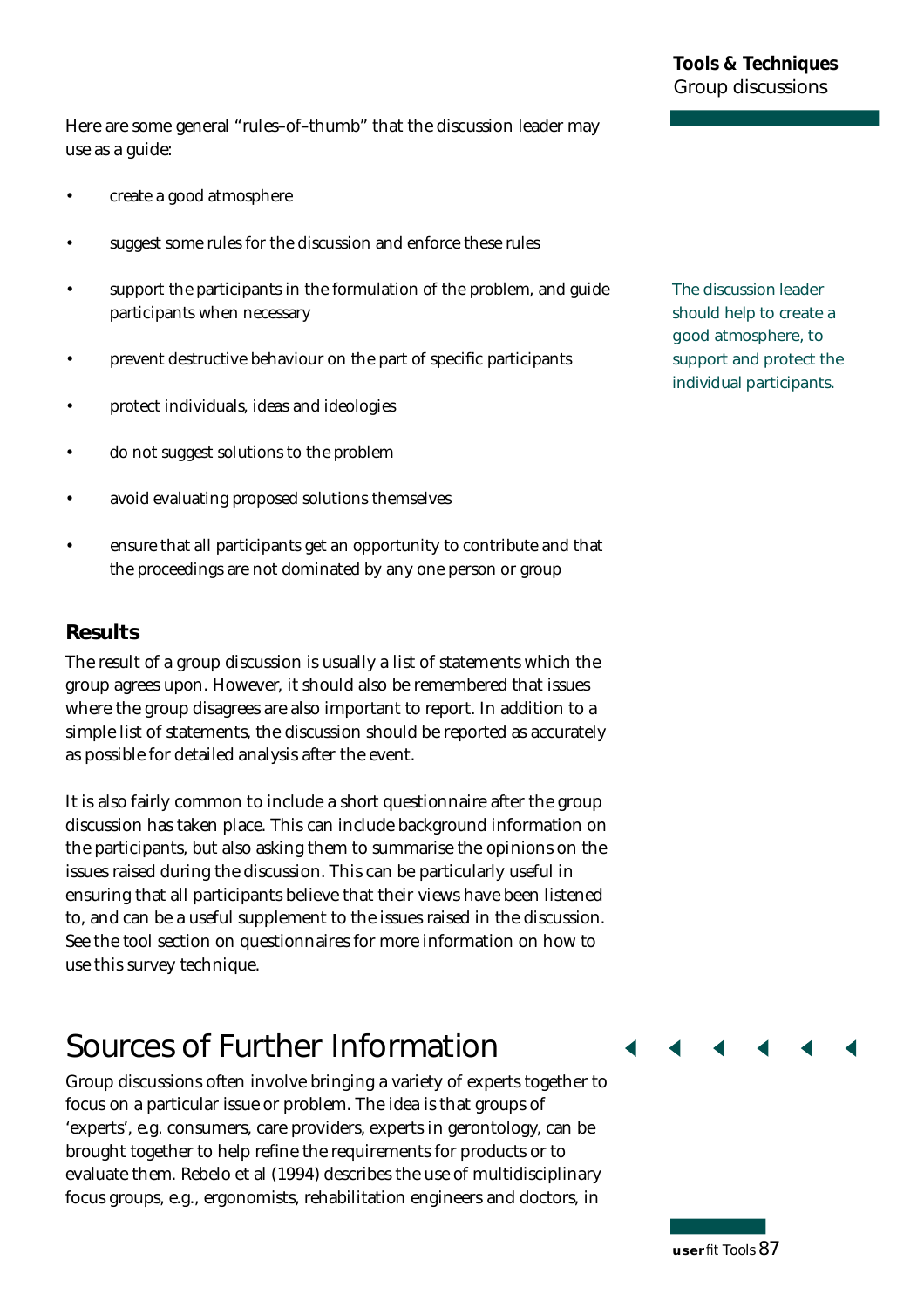developing new wheelchairs, and Fernie et al (1994) also reports the use of the technique for designing bathrooms for elderly people. Barlow et al (1994) also describes the use of focus groups in the development of pictograms for use with pharmaceutical products. These were evaluated using individual questionnaires administered to groups of respondents.

Such 'focus' groups can also be used in order to obtain rapid feedback as to the anticipated problems with products. Verburg et al (1993) reports a Canadian project in which consumers with disabilities, researchers, and industry are collaborating in the evaluation of home appliances and rehabilitation devices. These groups review common appliances and produce reports of features important to disabled people, and then share this information with developers. Batavia and Hammer (1990) also describe the use of a focus group approach to identify and prioritise factors used by long term users of assistive technology in assessing their devices.

Isaacs (1988) provides a description of the work carried out at the Centre of Applied Gerontology at Birmingham University, which uses panels of elderly people to review products, and highlights the features that are needed in new products. The centre has obtained information on what features elderly people object to with many consumer items, and provides a consultancy service to industry on how to improve their products.

Wood (1993) provides a description of the approach used at the Special Needs Research Unit at the University of Northumbria for evaluating consumer products for elderly people, which also involves the use of user panels. They develop convenience checklists of the products that are to be evaluated, which covers all the elements of the product, e.g. documentation, ease of opening door of product, etc. These lists are evolved from a task analysis and also from a consideration of evaluation criteria which includes ease of use, comfort of user, ease of understanding instructions, effort involved, safety in use, ease of cleaning, etc.

**BARLOW MAGURNO, A., KOHAKE, J. R., WOGALTER, M. S., SNOW WOLF, J. 1994,** Iterative test and development of pharmaceutical pictorials. Ergonomics and design. IEA '94. Proceedings of the 12th triennial congress of the International Ergonomics Association. Vol 4, 15 - 19 Aug 1994, Toronto, Canada. pp360 - 362

**B ATAVIA, A. I. & HAMMER, G. S. 1990,** Toward the development of consumer-based criteria for the evaluation of assistive devices. Journal of Rehabilitation Research and Development 27(4) 1990 pp425 - 436

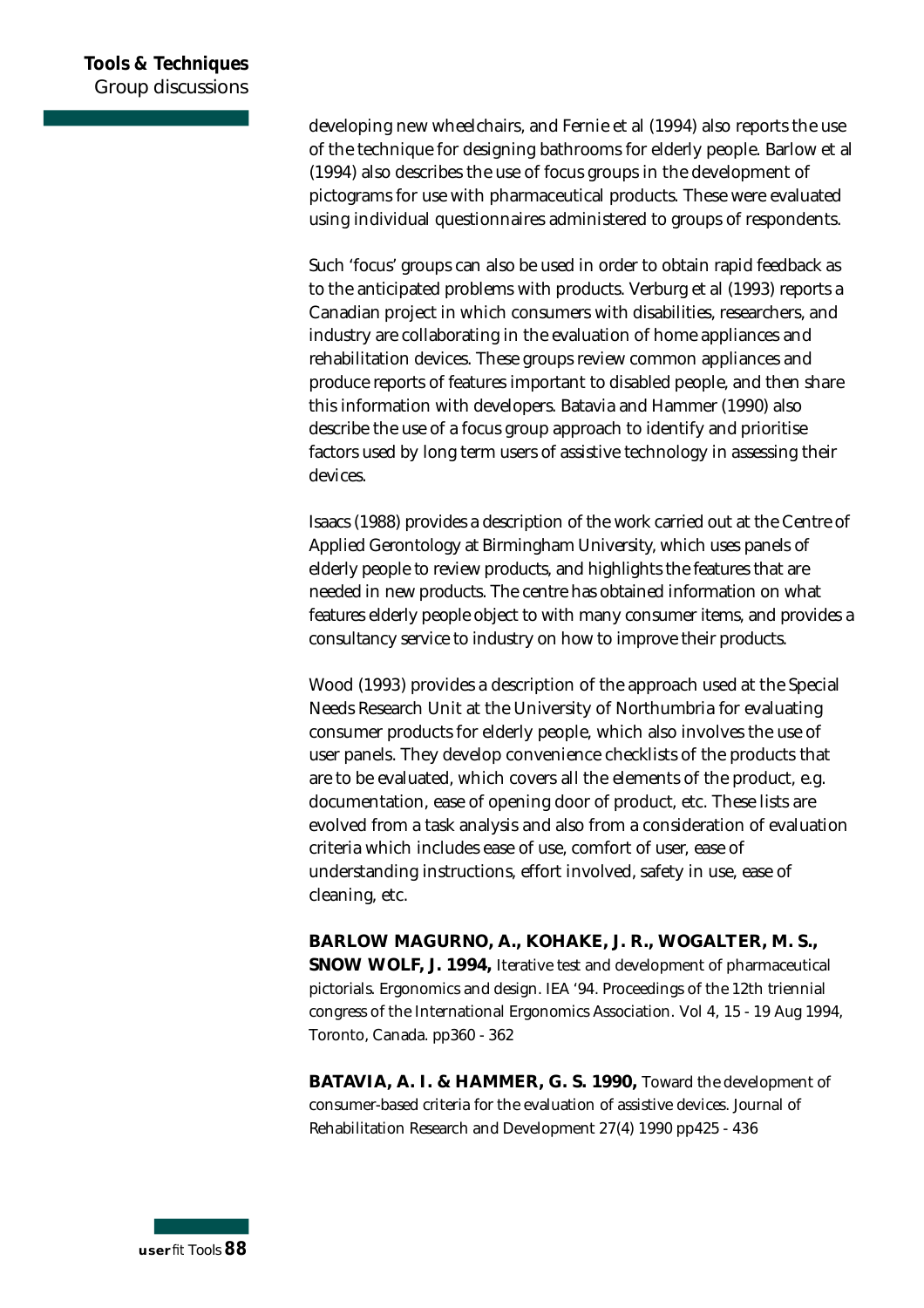#### **FERNIE, G., DOYLE B., HOLLIDAY, P. & TOPPER, A. 1994,**

Bathrooms for the elderly. Rehabilitation ergonomics. IEA '94. Proceedings of the 12th triennial congress of the International Ergonomics Association, Vol 3, 15 - 19 Aug 1994, Toronto. pp185-186

**ISAACS, B. 1988, Profiting from the 1000 elders. Science and Business** Sep/Oct 1988. pp48-50.

**REBELO, F., SILVA, C. & DUARTE, J. O. 1994,** Ergonomics and specific needs: design of a wheelchair by the value analyses methodology. Ergonomics and design. IEA '94. Proceedings of the 12th triennial congress of the International Ergonomics Association, Vol 4, 15 - 19 Aug 1994, Toronto, Canada. pp471

#### **VERBURG, G., McPHERSON, S., BLANCHER, L. & BLANCHER, J,**

**1993,** Consumer, researcher, industry collaboration, an approach to device and appliance evaluation. ECART 2. Proceedings of the European conference on the advancement of rehabilitation technology, 26 - 28 May 1993, The Sweedish Handicap Institute, Stockholm, Sweden Section 30.2 3pp

**WOOD, J. 1993,** Simplifying the interface for everyone. Applied Ergonomics 24(1) Feb 1993, pp28 - 29